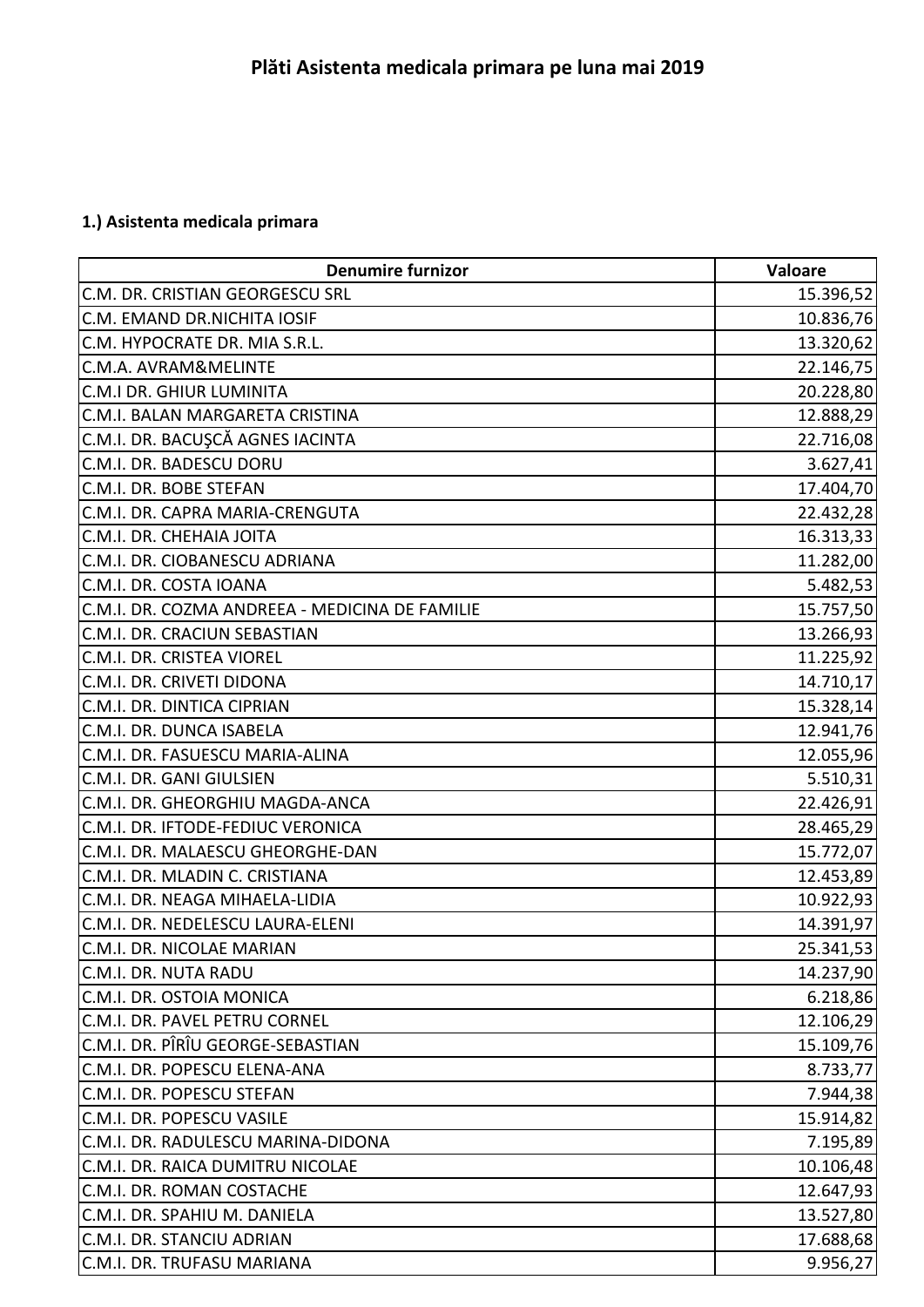| C.M.I. DR. UNGUREANU MARCELA DANIELA                                                                     | 19.695,98  |
|----------------------------------------------------------------------------------------------------------|------------|
| C.M.I. DR.ILIES ILEANA-LUMINITA MEDICINA DE FAMILIE ACUPUNCTURA                                          | 17.017,49  |
| C.M.I. M.G. DR. BOROS OLIMPIU-RADU                                                                       | 8.391,74   |
| C.M.I. MED. FAM. DR. MANOLE CORNELIA-ALEXANDRA                                                           | 15.140,73  |
| C.M.I. STANCIULESCU GEORGIANA                                                                            | 16.884,82  |
| C.M.I.DR.GHITOIU GHERGHINA                                                                               | 15.501,28  |
| C.M.I.R. IZVORUL SANATATII S.R.L.                                                                        | 8.021,22   |
| C.M.M.F. DR MIHAILOV LILIANA                                                                             | 14.675,28  |
| C.M.MED MIN DR. PRUNA SILVIA                                                                             | 16.805,90  |
| CAB.MED. GEN. DR. VLASIN SERGIU                                                                          | 6.770,66   |
| CABINET MEDICAL DE FAMILIE DR. COMISEL GABRIELA SRL                                                      | 17.321,86  |
| <b>CATMED SRL</b>                                                                                        | 20.849,60  |
| <b>CAVIMED</b>                                                                                           | 16.530,74  |
| CENTRUL MEDICAL DE DIAGNOSTIC SI TRATAMENT AMBULATORIU SI MED.                                           | 502.653,22 |
| <b>PREVENTIVA</b>                                                                                        |            |
| CENTRUL MEDICAL DIEFFENBACHIA DIAGNOSTIC SRL                                                             | 7.724,63   |
| <b>CENTRUL MEDICAL LIAD SRL</b>                                                                          | 9.206,78   |
| CENTRUL MEDICAL RODICA SRL                                                                               | 10.949,88  |
| CM. DR. CHIORALIA N CARMEN SORINA - CABINETE MEDICALE ASOCIATE MG                                        | 24.786,10  |
| <b>CMAMF DR. IVANCIU IONEL</b>                                                                           | 19.327,18  |
| CMAMF DR.ALEXANDRU CRISTINA                                                                              | 20.466,08  |
| CMI - BUCUR I. ILEANA                                                                                    | 7.778,59   |
| CMI - BUSNEAG I. ILIANA CARMEN                                                                           | 18.955,59  |
| <b>CMI ALBU DANIEL</b>                                                                                   | 8.912,32   |
| <b>CMI BANU DANIEL</b>                                                                                   | 10.088,25  |
| CMI BARI GHEORGHE IULIANA                                                                                | 17.410,48  |
| <b>CMI CARTAS DR SAVA DAN</b>                                                                            | 15.043,25  |
| <b>CMI CRUICU ION</b>                                                                                    | 13.902,98  |
| CMI DERIOIU DANIEL IONUT                                                                                 | 9.482,14   |
| <b>CMI DOGARU P. PETRU</b>                                                                               | 13.428,51  |
| CMI DR BUZESCU DAN AUREL                                                                                 | 14.385,28  |
| <b>CMI DR CATOIU LAVINIA</b>                                                                             | 11.284,01  |
| CMI DR CEAUSU ANDREEA MAGDALENA                                                                          | 14.282,06  |
| CMI DR DELEANU CRISTIAN-DANIEL                                                                           | 6.767,03   |
|                                                                                                          |            |
| CMI DR DINULESCU DANIELA MEDICINA DE FAMILE SI RECUPERARE, MEDICINA FIZIO<br><b>CMI DR DODU CORNELIA</b> | 13.715,95  |
|                                                                                                          | 7.926,89   |
| CMI DR DRAGHICI MARIA ELIDA                                                                              | 12.140,10  |
| <b>CMI DR FILIP AURELIAN</b>                                                                             | 10.238,91  |
| CMI DR GHICA-RADU ADRIANA                                                                                | 22.019,05  |
| <b>CMI DR HOBLE ANA</b>                                                                                  | 17.569,48  |
| <b>CMI DR IONESCU RAFAEL</b>                                                                             | 14.191,93  |
| CMI DR MUSAT IULIANA                                                                                     | 17.183,49  |
| CMI DR NEGRU CRISTIAN                                                                                    | 6.165,50   |
| CMI DR POPESCU-LUNGU DANA-OLGA                                                                           | 15.752,14  |
| <b>CMI DR TINC DOINA</b>                                                                                 | 3.727,72   |
| CMI DR. BIRAU LUIGI GHEORGHE                                                                             | 18.048,86  |
| CMI DR. BJERKESTRAND ANDREEA FLORINA DANA                                                                | 17.367,58  |
| CMI DR. CHIFOREANU GABRIEL                                                                               | 11.252,13  |
| CMI DR. COJOCARU VALENTIN                                                                                | 6.157,09   |
| CMI DR. COSTANGIOARA VALERIU                                                                             | 15.903,52  |
| CMI DR. DUMAN NICOLAE                                                                                    | 16.163,74  |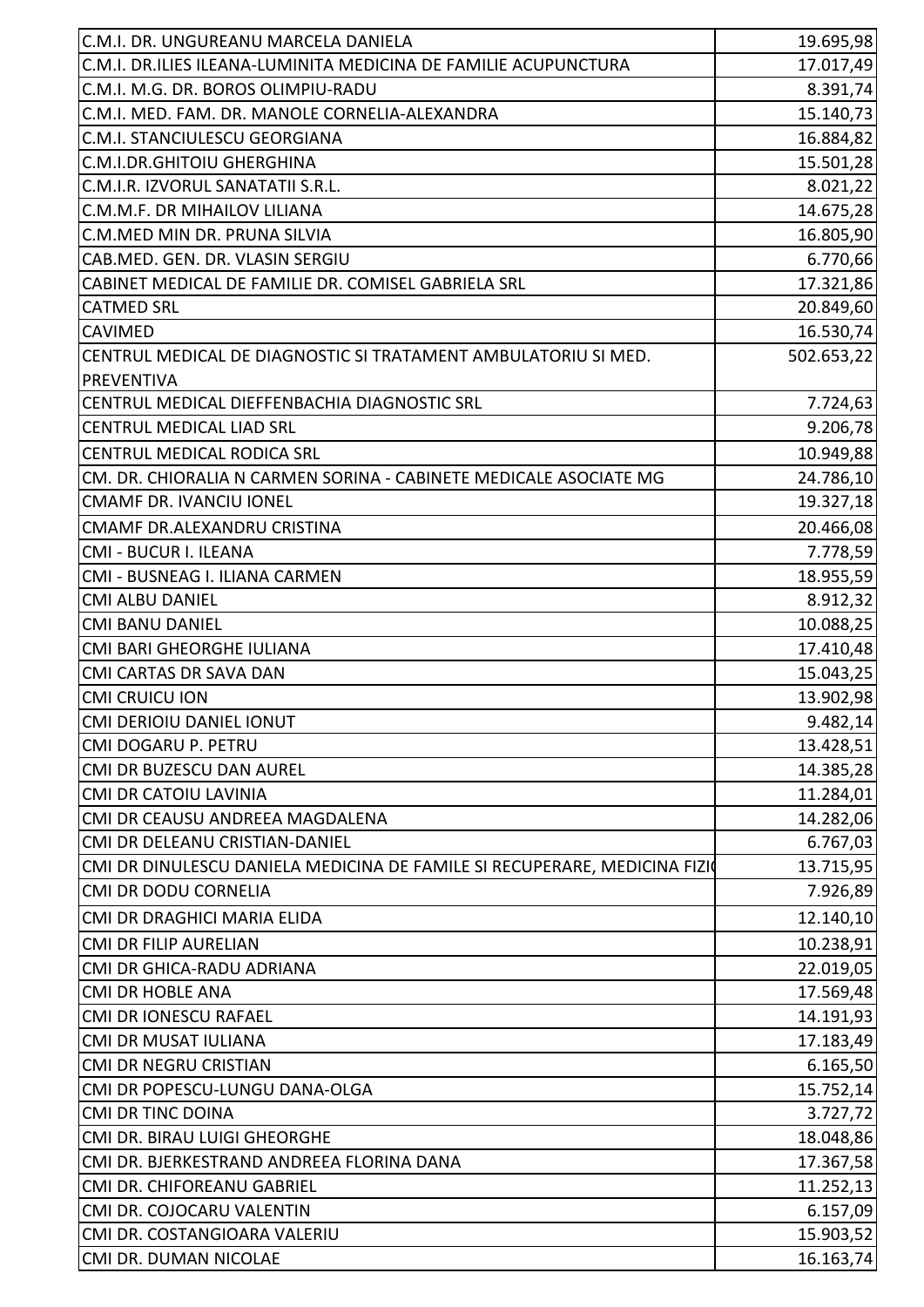| CMI DR. FLORIAN PETRUTA<br>CMI DR. GAVRILA CONSTANTIN<br>CMI DR. GINGU VALI<br>CMI DR. GUZU CRISTINA<br>CMI DR. ILIE MARGARETA<br>CMI DR. ION MIHAITA EMILIAN<br>CMI DR. KRAKSNER SRL<br>CMI DR. LINA ION<br>16.118,81<br>CMI DR. MARGINEAN ANDREEA<br>CMI DR. NEDELCU VIVIANA<br>CMI DR. NICOLAE SICINSCHI MIOARA<br>CMI DR. ONEL MADALINA ELENA<br>CMI DR. POPA ELENA RAMONA<br>CMI DR. POPA NICOLAE-CIPRIAN<br>CMI DR. POPESCU ALEXANDRU<br>CMI DR. POTOPEA DANIEL<br>CMI DR. RADUCANU ELENA-IULIANA<br>CMI DR. RUSI EMILIANA<br>CMI DR. SANDU CARMEN C.MEDIS<br>CMI DR. SCHIBA MIHAI NICOLAE<br>CMI DR. SICLOVAN MARIA<br>CMI DR. SPINEAN MONICA LUCIANA - MEDIC DE FAMILIE<br><b>CMI DR. STAN RADU</b><br>CMI DR. TANASESCU LIVIU<br>CMI DR. TASCAU CLAUDIU SORIN<br>CMI DR. TOMA DORIN PETRU<br>CMI DR. ZANFIR MARIAN<br>CMI DR.MIHAI MIHAELA DANIELA<br><b>CMI DR.MIHUT GEORGETA</b><br><b>CMI DR.MITROI CORNEL</b><br>CMI DR.PREDETEANU NARCISA<br>CMI DR.STEFANESCU CRISTINA<br>CMI DR.TRANDAFIR ILEANA<br><b>CMI DR.TUDOSE CRISTIAN</b><br>CMI DRACEA PAUL CONSTANTIN<br><b>CMI GHINEA ILEANA</b><br>CMI MF DR. RUSU FLORIN<br><b>CMI NEAGOE IRINA</b><br>CMI PASLARU IULIANA-MIHAELA<br><b>CMI SECRERIU VIRGIL</b><br>16.245,55<br>CMI TIPISCA SIMONA<br>CMI UNGURU MIHAELA<br>CMMF DR. IRIMIA I. EMILIA ALINA<br>DODI 5109 S.R.L.<br>DR.MORARU LUCIAN-CAB.CERC MILITAR<br><b>MARINA MED SRL</b><br>MED SAN FAM SRL<br><b>MEDFAMGRIG</b><br><b>MEDICAL CLASS SRL</b> | CMI DR. ENACHE VETURIA MARIA | 21.448,50 |
|---------------------------------------------------------------------------------------------------------------------------------------------------------------------------------------------------------------------------------------------------------------------------------------------------------------------------------------------------------------------------------------------------------------------------------------------------------------------------------------------------------------------------------------------------------------------------------------------------------------------------------------------------------------------------------------------------------------------------------------------------------------------------------------------------------------------------------------------------------------------------------------------------------------------------------------------------------------------------------------------------------------------------------------------------------------------------------------------------------------------------------------------------------------------------------------------------------------------------------------------------------------------------------------------------------------------------------------------------------------------------------------------------------------------------------------------------------------------------------|------------------------------|-----------|
| 13.299,56<br>18.318,29<br>17.752,20<br>13.423,17<br>15.130,46<br>10.461,30                                                                                                                                                                                                                                                                                                                                                                                                                                                                                                                                                                                                                                                                                                                                                                                                                                                                                                                                                                                                                                                                                                                                                                                                                                                                                                                                                                                                      |                              | 9.765,78  |
|                                                                                                                                                                                                                                                                                                                                                                                                                                                                                                                                                                                                                                                                                                                                                                                                                                                                                                                                                                                                                                                                                                                                                                                                                                                                                                                                                                                                                                                                                 |                              |           |
|                                                                                                                                                                                                                                                                                                                                                                                                                                                                                                                                                                                                                                                                                                                                                                                                                                                                                                                                                                                                                                                                                                                                                                                                                                                                                                                                                                                                                                                                                 |                              |           |
|                                                                                                                                                                                                                                                                                                                                                                                                                                                                                                                                                                                                                                                                                                                                                                                                                                                                                                                                                                                                                                                                                                                                                                                                                                                                                                                                                                                                                                                                                 |                              |           |
|                                                                                                                                                                                                                                                                                                                                                                                                                                                                                                                                                                                                                                                                                                                                                                                                                                                                                                                                                                                                                                                                                                                                                                                                                                                                                                                                                                                                                                                                                 |                              |           |
|                                                                                                                                                                                                                                                                                                                                                                                                                                                                                                                                                                                                                                                                                                                                                                                                                                                                                                                                                                                                                                                                                                                                                                                                                                                                                                                                                                                                                                                                                 |                              |           |
|                                                                                                                                                                                                                                                                                                                                                                                                                                                                                                                                                                                                                                                                                                                                                                                                                                                                                                                                                                                                                                                                                                                                                                                                                                                                                                                                                                                                                                                                                 |                              |           |
| 13.424,14<br>18.301,86<br>14.040,73<br>14.695,53<br>5.843,70<br>13.824,17<br>9.847,84<br>5.950,77<br>13.635,08<br>17.341,01<br>8.930,97<br>7.176,16<br>13.110,06<br>19.147,70<br>18.142,90<br>10.476,33<br>16.472,51<br>7.131,38<br>11.305,07<br>9.234,80<br>11.559,37<br>14.834,11<br>7.272,83<br>12.120,87<br>11.943,40<br>12.873,57<br>460,67<br>11.511,76<br>16.952,81<br>15.577,38<br>10.415,03<br>8.346,06<br>9.286,80<br>17.758,19<br>9.937,65<br>14.813,95<br>19.468,80<br>17.458,22<br>15.540,59<br>26.351,42                                                                                                                                                                                                                                                                                                                                                                                                                                                                                                                                                                                                                                                                                                                                                                                                                                                                                                                                                          |                              |           |
|                                                                                                                                                                                                                                                                                                                                                                                                                                                                                                                                                                                                                                                                                                                                                                                                                                                                                                                                                                                                                                                                                                                                                                                                                                                                                                                                                                                                                                                                                 |                              |           |
|                                                                                                                                                                                                                                                                                                                                                                                                                                                                                                                                                                                                                                                                                                                                                                                                                                                                                                                                                                                                                                                                                                                                                                                                                                                                                                                                                                                                                                                                                 |                              |           |
|                                                                                                                                                                                                                                                                                                                                                                                                                                                                                                                                                                                                                                                                                                                                                                                                                                                                                                                                                                                                                                                                                                                                                                                                                                                                                                                                                                                                                                                                                 |                              |           |
|                                                                                                                                                                                                                                                                                                                                                                                                                                                                                                                                                                                                                                                                                                                                                                                                                                                                                                                                                                                                                                                                                                                                                                                                                                                                                                                                                                                                                                                                                 |                              |           |
|                                                                                                                                                                                                                                                                                                                                                                                                                                                                                                                                                                                                                                                                                                                                                                                                                                                                                                                                                                                                                                                                                                                                                                                                                                                                                                                                                                                                                                                                                 |                              |           |
|                                                                                                                                                                                                                                                                                                                                                                                                                                                                                                                                                                                                                                                                                                                                                                                                                                                                                                                                                                                                                                                                                                                                                                                                                                                                                                                                                                                                                                                                                 |                              |           |
|                                                                                                                                                                                                                                                                                                                                                                                                                                                                                                                                                                                                                                                                                                                                                                                                                                                                                                                                                                                                                                                                                                                                                                                                                                                                                                                                                                                                                                                                                 |                              |           |
|                                                                                                                                                                                                                                                                                                                                                                                                                                                                                                                                                                                                                                                                                                                                                                                                                                                                                                                                                                                                                                                                                                                                                                                                                                                                                                                                                                                                                                                                                 |                              |           |
|                                                                                                                                                                                                                                                                                                                                                                                                                                                                                                                                                                                                                                                                                                                                                                                                                                                                                                                                                                                                                                                                                                                                                                                                                                                                                                                                                                                                                                                                                 |                              |           |
|                                                                                                                                                                                                                                                                                                                                                                                                                                                                                                                                                                                                                                                                                                                                                                                                                                                                                                                                                                                                                                                                                                                                                                                                                                                                                                                                                                                                                                                                                 |                              |           |
|                                                                                                                                                                                                                                                                                                                                                                                                                                                                                                                                                                                                                                                                                                                                                                                                                                                                                                                                                                                                                                                                                                                                                                                                                                                                                                                                                                                                                                                                                 |                              |           |
|                                                                                                                                                                                                                                                                                                                                                                                                                                                                                                                                                                                                                                                                                                                                                                                                                                                                                                                                                                                                                                                                                                                                                                                                                                                                                                                                                                                                                                                                                 |                              |           |
|                                                                                                                                                                                                                                                                                                                                                                                                                                                                                                                                                                                                                                                                                                                                                                                                                                                                                                                                                                                                                                                                                                                                                                                                                                                                                                                                                                                                                                                                                 |                              |           |
|                                                                                                                                                                                                                                                                                                                                                                                                                                                                                                                                                                                                                                                                                                                                                                                                                                                                                                                                                                                                                                                                                                                                                                                                                                                                                                                                                                                                                                                                                 |                              |           |
|                                                                                                                                                                                                                                                                                                                                                                                                                                                                                                                                                                                                                                                                                                                                                                                                                                                                                                                                                                                                                                                                                                                                                                                                                                                                                                                                                                                                                                                                                 |                              |           |
|                                                                                                                                                                                                                                                                                                                                                                                                                                                                                                                                                                                                                                                                                                                                                                                                                                                                                                                                                                                                                                                                                                                                                                                                                                                                                                                                                                                                                                                                                 |                              |           |
|                                                                                                                                                                                                                                                                                                                                                                                                                                                                                                                                                                                                                                                                                                                                                                                                                                                                                                                                                                                                                                                                                                                                                                                                                                                                                                                                                                                                                                                                                 |                              |           |
|                                                                                                                                                                                                                                                                                                                                                                                                                                                                                                                                                                                                                                                                                                                                                                                                                                                                                                                                                                                                                                                                                                                                                                                                                                                                                                                                                                                                                                                                                 |                              |           |
|                                                                                                                                                                                                                                                                                                                                                                                                                                                                                                                                                                                                                                                                                                                                                                                                                                                                                                                                                                                                                                                                                                                                                                                                                                                                                                                                                                                                                                                                                 |                              |           |
|                                                                                                                                                                                                                                                                                                                                                                                                                                                                                                                                                                                                                                                                                                                                                                                                                                                                                                                                                                                                                                                                                                                                                                                                                                                                                                                                                                                                                                                                                 |                              |           |
|                                                                                                                                                                                                                                                                                                                                                                                                                                                                                                                                                                                                                                                                                                                                                                                                                                                                                                                                                                                                                                                                                                                                                                                                                                                                                                                                                                                                                                                                                 |                              |           |
|                                                                                                                                                                                                                                                                                                                                                                                                                                                                                                                                                                                                                                                                                                                                                                                                                                                                                                                                                                                                                                                                                                                                                                                                                                                                                                                                                                                                                                                                                 |                              |           |
|                                                                                                                                                                                                                                                                                                                                                                                                                                                                                                                                                                                                                                                                                                                                                                                                                                                                                                                                                                                                                                                                                                                                                                                                                                                                                                                                                                                                                                                                                 |                              |           |
|                                                                                                                                                                                                                                                                                                                                                                                                                                                                                                                                                                                                                                                                                                                                                                                                                                                                                                                                                                                                                                                                                                                                                                                                                                                                                                                                                                                                                                                                                 |                              |           |
|                                                                                                                                                                                                                                                                                                                                                                                                                                                                                                                                                                                                                                                                                                                                                                                                                                                                                                                                                                                                                                                                                                                                                                                                                                                                                                                                                                                                                                                                                 |                              |           |
|                                                                                                                                                                                                                                                                                                                                                                                                                                                                                                                                                                                                                                                                                                                                                                                                                                                                                                                                                                                                                                                                                                                                                                                                                                                                                                                                                                                                                                                                                 |                              |           |
|                                                                                                                                                                                                                                                                                                                                                                                                                                                                                                                                                                                                                                                                                                                                                                                                                                                                                                                                                                                                                                                                                                                                                                                                                                                                                                                                                                                                                                                                                 |                              |           |
|                                                                                                                                                                                                                                                                                                                                                                                                                                                                                                                                                                                                                                                                                                                                                                                                                                                                                                                                                                                                                                                                                                                                                                                                                                                                                                                                                                                                                                                                                 |                              |           |
|                                                                                                                                                                                                                                                                                                                                                                                                                                                                                                                                                                                                                                                                                                                                                                                                                                                                                                                                                                                                                                                                                                                                                                                                                                                                                                                                                                                                                                                                                 |                              |           |
|                                                                                                                                                                                                                                                                                                                                                                                                                                                                                                                                                                                                                                                                                                                                                                                                                                                                                                                                                                                                                                                                                                                                                                                                                                                                                                                                                                                                                                                                                 |                              |           |
|                                                                                                                                                                                                                                                                                                                                                                                                                                                                                                                                                                                                                                                                                                                                                                                                                                                                                                                                                                                                                                                                                                                                                                                                                                                                                                                                                                                                                                                                                 |                              |           |
|                                                                                                                                                                                                                                                                                                                                                                                                                                                                                                                                                                                                                                                                                                                                                                                                                                                                                                                                                                                                                                                                                                                                                                                                                                                                                                                                                                                                                                                                                 |                              |           |
|                                                                                                                                                                                                                                                                                                                                                                                                                                                                                                                                                                                                                                                                                                                                                                                                                                                                                                                                                                                                                                                                                                                                                                                                                                                                                                                                                                                                                                                                                 |                              |           |
|                                                                                                                                                                                                                                                                                                                                                                                                                                                                                                                                                                                                                                                                                                                                                                                                                                                                                                                                                                                                                                                                                                                                                                                                                                                                                                                                                                                                                                                                                 |                              |           |
|                                                                                                                                                                                                                                                                                                                                                                                                                                                                                                                                                                                                                                                                                                                                                                                                                                                                                                                                                                                                                                                                                                                                                                                                                                                                                                                                                                                                                                                                                 |                              |           |
|                                                                                                                                                                                                                                                                                                                                                                                                                                                                                                                                                                                                                                                                                                                                                                                                                                                                                                                                                                                                                                                                                                                                                                                                                                                                                                                                                                                                                                                                                 |                              |           |
|                                                                                                                                                                                                                                                                                                                                                                                                                                                                                                                                                                                                                                                                                                                                                                                                                                                                                                                                                                                                                                                                                                                                                                                                                                                                                                                                                                                                                                                                                 |                              |           |
|                                                                                                                                                                                                                                                                                                                                                                                                                                                                                                                                                                                                                                                                                                                                                                                                                                                                                                                                                                                                                                                                                                                                                                                                                                                                                                                                                                                                                                                                                 |                              |           |
|                                                                                                                                                                                                                                                                                                                                                                                                                                                                                                                                                                                                                                                                                                                                                                                                                                                                                                                                                                                                                                                                                                                                                                                                                                                                                                                                                                                                                                                                                 |                              |           |
|                                                                                                                                                                                                                                                                                                                                                                                                                                                                                                                                                                                                                                                                                                                                                                                                                                                                                                                                                                                                                                                                                                                                                                                                                                                                                                                                                                                                                                                                                 |                              |           |
|                                                                                                                                                                                                                                                                                                                                                                                                                                                                                                                                                                                                                                                                                                                                                                                                                                                                                                                                                                                                                                                                                                                                                                                                                                                                                                                                                                                                                                                                                 |                              |           |
| 7.009,10<br><b>METROPOLIS MEDICAL CENTER SRL</b>                                                                                                                                                                                                                                                                                                                                                                                                                                                                                                                                                                                                                                                                                                                                                                                                                                                                                                                                                                                                                                                                                                                                                                                                                                                                                                                                                                                                                                |                              |           |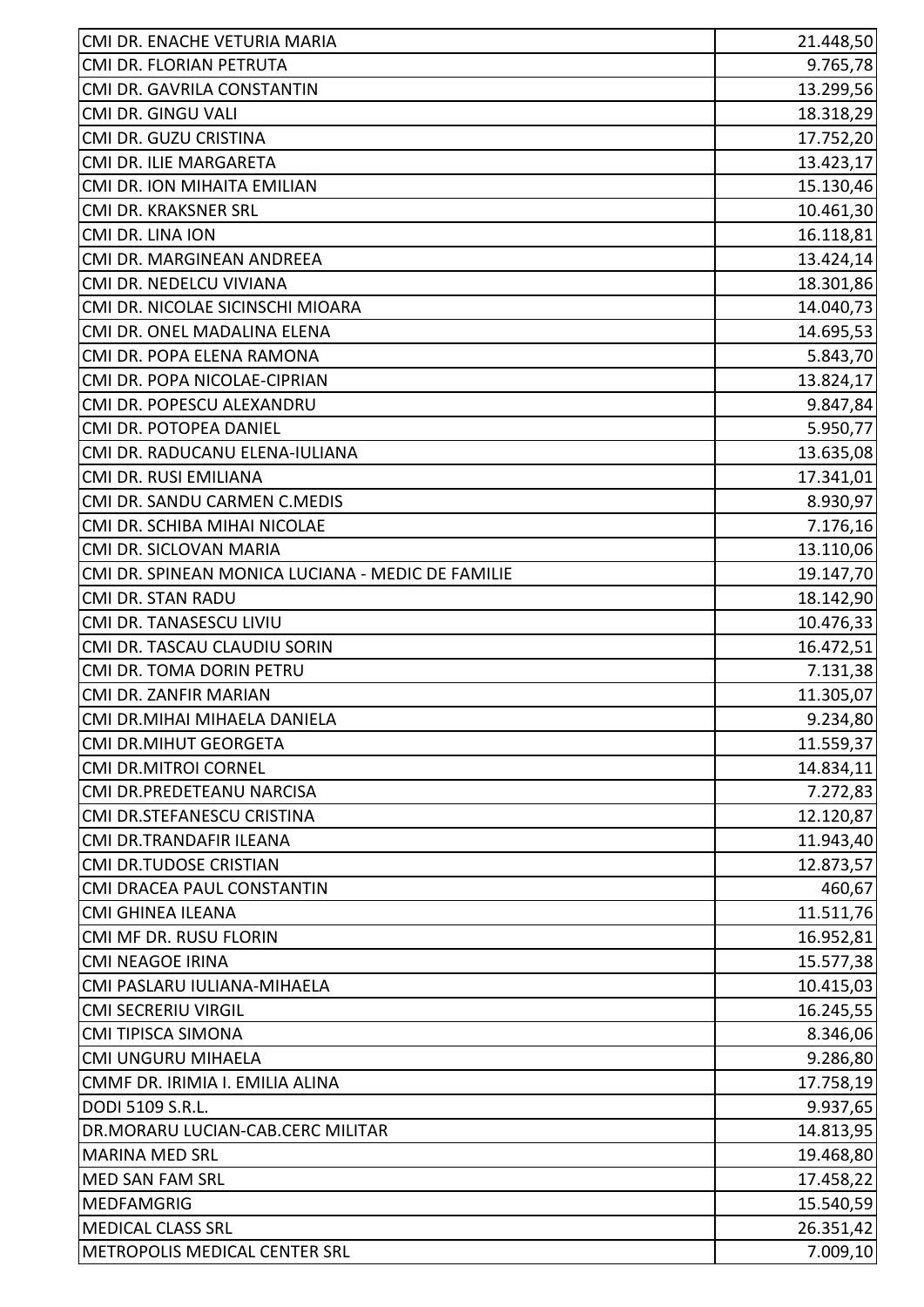| NICOMED ALFA SRL                         | 14.441,00 |
|------------------------------------------|-----------|
| <b>OMNIPRAX MEDICALS S.R.L.</b>          | 19.469,67 |
| <b>PRANA SERV</b>                        | 6.848,32  |
| <b>PSYHO-SOMA MED SRL</b>                | 19.554,38 |
| S.C. CABINET MEDICAL DR. LUCA S.R.L.     | 5.869,24  |
| S.C. CHIFANMED S.R.L.                    | 23.374,16 |
| S.C. DINU UROMEDICA SRL                  | 7.515,54  |
| S.C. DR. BLAJ ST. CABINET MEDICAL S.R.L. | 11.744,06 |
| S.C. FOCUS LAB PLUS S.R.L.               | 13.611,40 |
| S.C. HOMESON S.R.L.                      | 16.094,47 |
| S.C. LASER MED S.R.L.                    | 10.661,80 |
| S.C. LAUNER FARM S.R.L.                  | 54.138,47 |
| S.C. MEIROSU MED S.R.L.                  | 23.020,07 |
| S.C. MICS MED S.R.L.                     | 7.469,67  |
| S.C. NADMED TREND S.R.L.                 | 8.154,91  |
| S.C. NICOMED S.R.L.                      | 56.639,78 |
| S.C. PANAX MED S.R.L.                    | 7.386,64  |
| S.C. ROT DIAGNOSTIC & TRATAMENT S.R.L.   | 30.154,77 |
| S.C. SANILIFE HEALTH S.R.L.              | 10.658,63 |
| S.C. TELEMEDICA S.R.L.                   | 30.119,08 |
| S.C.C.M. DR. GHEORGHE SORIN S.R.L.       | 20.833,93 |
| S.C.C.M. DR. STAN S.R.L.                 | 14.491,40 |
| S.C.M. PRIMA                             | 22.025,05 |
| <b>SC ALESSIA MED SRL</b>                | 12.231,93 |
| <b>SC AMICUS MED SRL</b>                 | 21.540,03 |
| <b>SC ANALIZE LABORATOR SRL</b>          | 8.984,86  |
| SC ANGI MED CENTER TOP SRL               | 5.634,29  |
| <b>SC BADIMEDSAN SRL</b>                 | 15.484,77 |
| ISC BERCENI MEDICAL SRL                  | 8.723,37  |
| <b>SC BORUM MEDICAL SRL</b>              | 23.800,84 |
| SC CAB.MED.DR.BUNDA ACHIM EMIL SRL       | 17.762,98 |
| <b>SC CABIMEDPLUS SRL</b>                | 18.863,00 |
| <b>SC CENTRUL MEDICAL GIRO SRL</b>       | 19.853,84 |
| <b>SC CENTRUL MEDICAL NICOMED SRL</b>    | 13.343,23 |
| SC CENTRUL MEDICAL TINERETULUI SRL       | 23.506,85 |
| <b>SC CHIAJNA MEDICAL CENTER SRL</b>     | 8.324,26  |
| <b>SC CLINICA SF. LUCIA</b>              | 5.218,54  |
| <b>SC CLUBUL SANATATII SRL</b>           | 2.895,57  |
| <b>SC DR HRIMIUC MINODORA SRL</b>        | 14.769,47 |
| <b>SC ECHILIBRIUM MEDICAL SRL</b>        | 13.683,62 |
| <b>SC ECOFAMCLINICA SRL</b>              | 7.237,11  |
| <b>SC FAMILY PRAXIS SRL</b>              | 14.167,20 |
| <b>SC FAMILYMED CHIOSAC ANDREEA SRL</b>  | 14.927,16 |
| <b>SC GRIKAMED SRL</b>                   | 14.439,44 |
| <b>SC HEALTH CLINIC SRL</b>              | 9.690,04  |
| <b>SC HOLISTIC MED SRL</b>               | 16.171,03 |
| SC HUMAN MEDICAL CENTER SRL              | 30.805,60 |
| <b>SC KASYA MEDICAL CENTER</b>           | 9.978,31  |
| <b>SC MED DR. MORARU SRL</b>             | 9.304,46  |
| <b>SC MEDEX SRL</b>                      | 14.942,75 |
| <b>SC MEDICAL MOTION SRL</b>             | 5.423,56  |